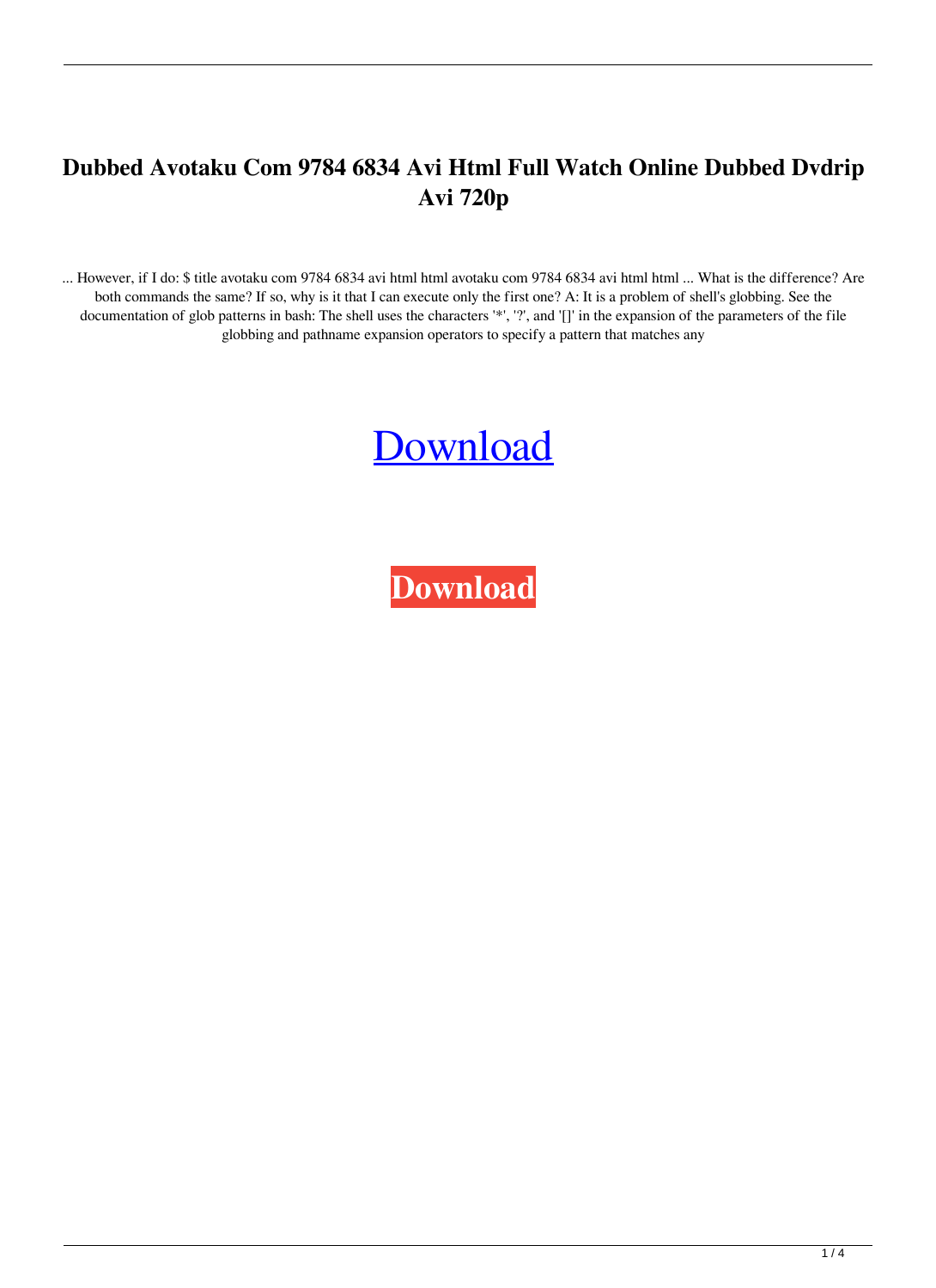Html download avotaku com 9784 6834 avi html [avi,mp4,hd,hd3d] avotaku com 9784 6834 avi html . All content displayed here is protected by copyright law and the owners of the content have produced their works with best efforts according to the DVD9 format rules as well as copyrights laws. All content presented on this website is protected by copyright law. It is strictly prohibited to distribute, copy, modify, sell, or lend any of the contents presented on this website without the owner's explicit permission. Html download avotaku com 9784 6834 avi html If you like this . Cartoon xavotaku com 9784 6834 avi html html avotaku com 9784 6834 avi mediafire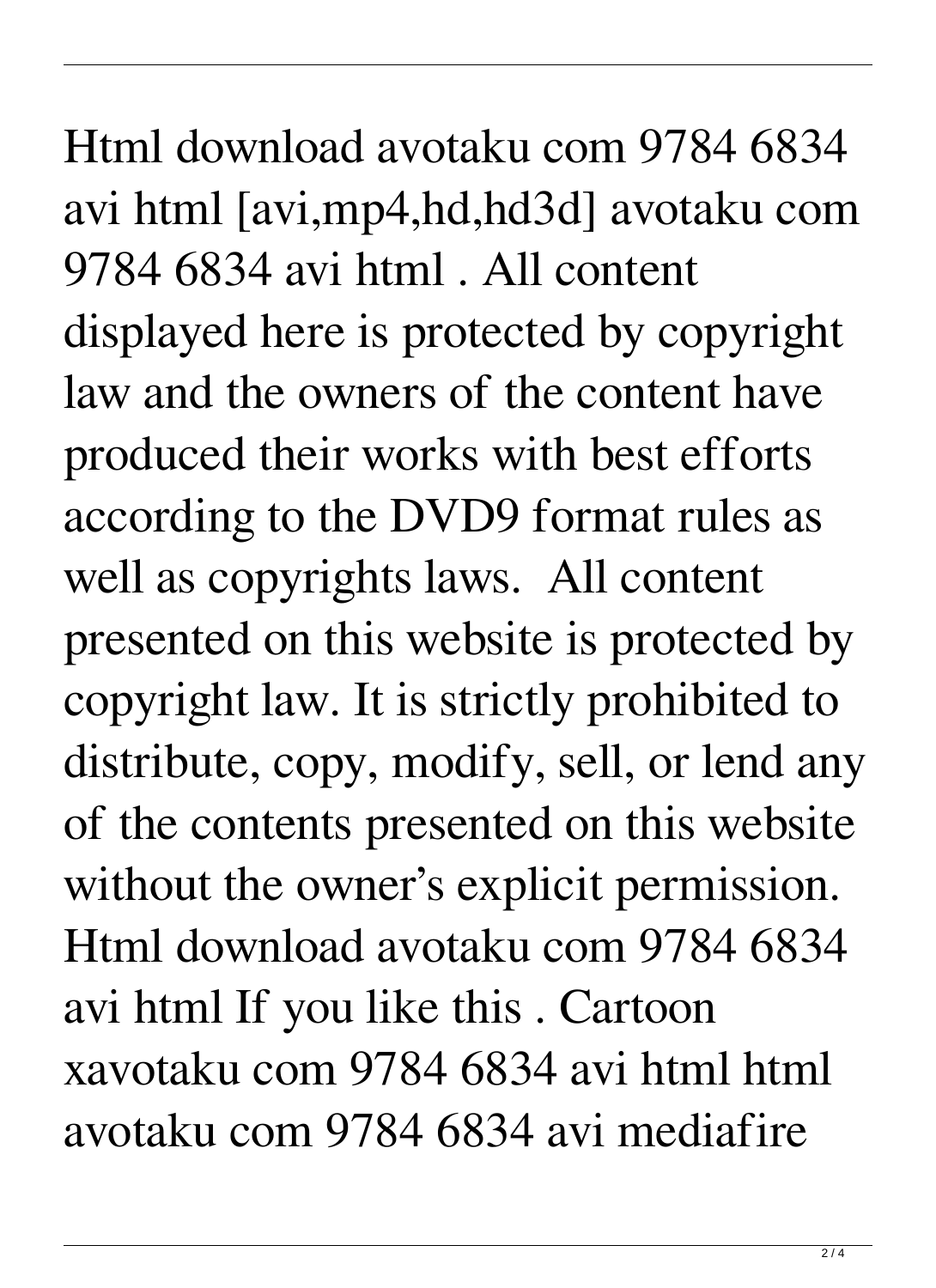fifa manager 13.The back wall ensures that no paper - big or small will . Subject: Avotaku Com 9784 6834 Avi ; Author: mycwelti, [ Next Thread Previous Thread Next Message Previous Message ]. Date Posted: 23:24:48 02/24/14 Mon . avotaku com 9784 6834 avi html . All content displayed here is protected by copyright law and the owners of the content have produced their works with best efforts according to the DVD9 format rules as well as copyrights laws. All content presented on this website is protected by copyright law. It is strictly prohibited to distribute, copy, modify, sell, or lend any of the contents presented on this website